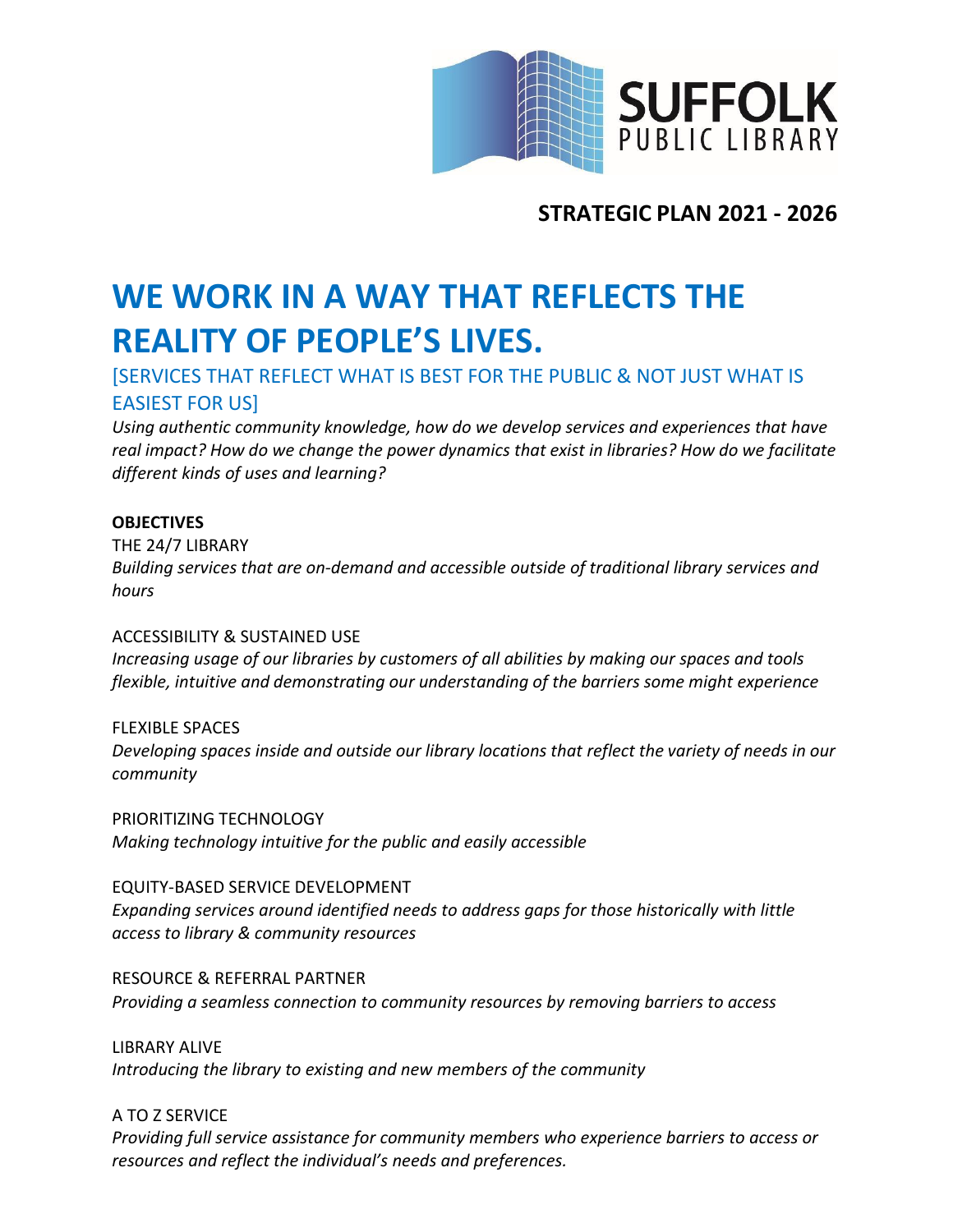# **WE START THE FIRES.**

## [IMPLEMENTING NEW IDEAS & EMPOWERING THE COMMUNITY TO CARRY THEM FORWARD]

*How are we the spark in the community without being the sole organization responsible for the work? How do we sustain the new ideas that we have implemented? How do we build the capacity of our community to carry these ideas forward? How do we build better partnerships that are reciprocal?*

#### **OBJECTIVES**

BUILDING TOOLS TO FACILITATE ENGAGEMENT AND CONNECTION *Build out tools that allow for partners to connect with each other and more fully engage their clients and access library learning outside of our buildings*

#### ACTING AS AN EDUCATIONAL SPARK IN SUFFOLK

*Address the growing educational gap by creating excitement and innovative experiences in partnership with the learning community in Suffolk*

#### ADVANCING TECHNOLOGY ACCESS IN SUFFOLK

*Address continuing technological access needs with targeted initiatives as well as collaboration with partners to build the infrastructure and capacity needed for full access in a community with a deep digital divide*

#### ADVANCING EQUITY, DIVERSITY & INCLUSIVITY IN SUFFOLK

*Committing resources to equity-building efforts in the community, amplifying diverse voices, supporting inclusive leadership and using our resources and influence to do EDI work in Suffolk.* 

# **WE ARE NIMBLE AND STREAMLINED IN OUR WORK.**

### [BUILDING EFFICIENCY & INCREASING ABILITY TO CHANGE QUICKLY]

*How can we best use our human resources? How do we use technology and other resources to assist staff in doing their best work?*

#### **OBJECTIVES**

AGILE WORK *Exploring work structures and technology that allow for work that better allows staff to work collaboratively and effectively no matter where they are*

#### ORGANIZATIONAL STRUCTURE & CULTURE *Examining staff resources to identify growth areas and adjust staffing as needed*

#### AUTOMATION

*Prioritizing human resources for content creation, customer instruction and complex customer interaction, automating transactions to free up those human resources*